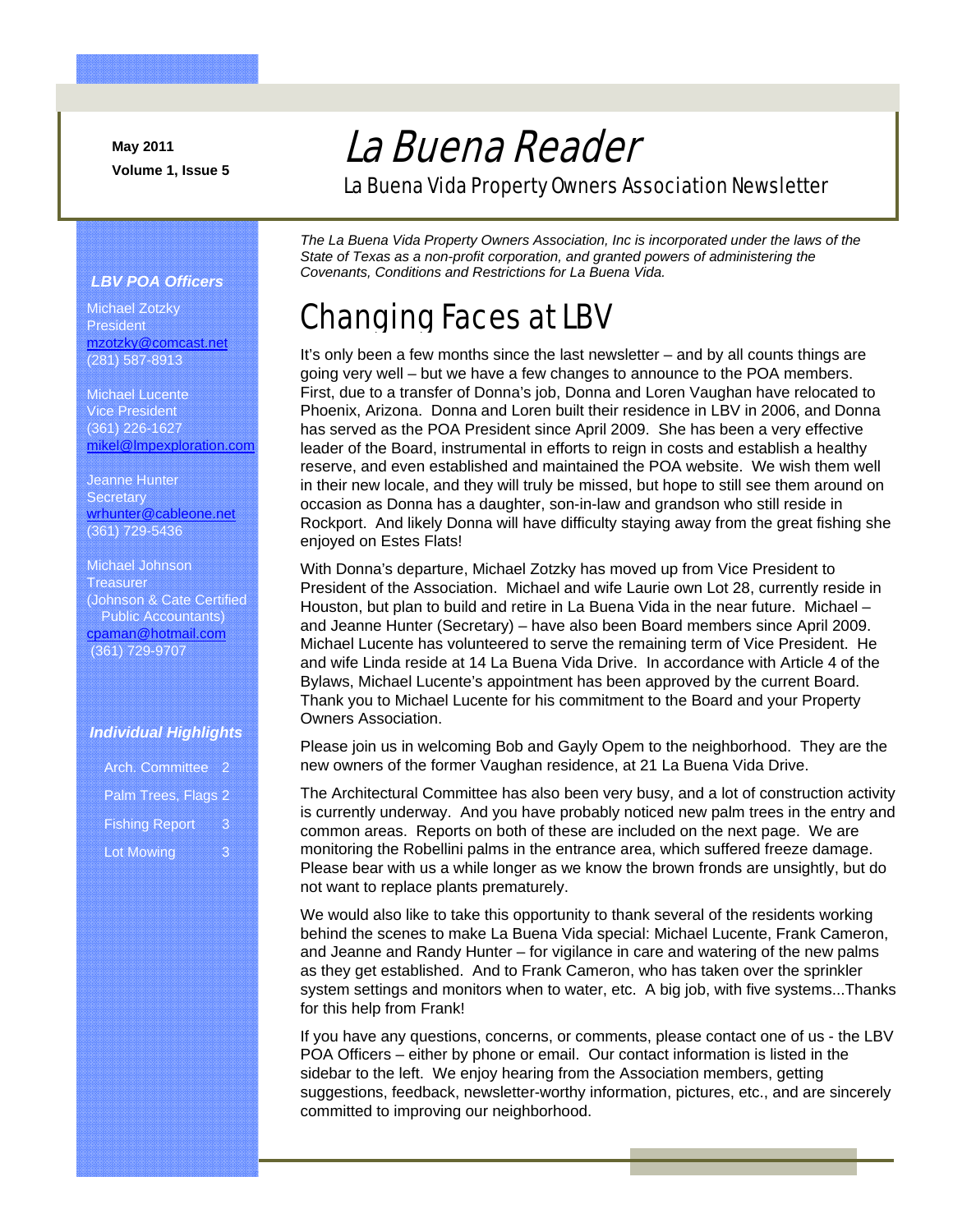### *Architectural Committee*

*Chair Michael Zotzky (281) 587-8913 mzotzky@comcast.net*

### *Members*

*David Becker (361) 884-3613 dkbecker1137@sbcglobal.net*

*Byron Fields (361) 883-4721 Byron.Fields@att.net*

*Randy Hunter (361) 729-5436 wrhunter@cableone.net*

## Architectural Committee Report

Construction of the Scharck residence at 22 La Buena Vida Drive (Lot 26) is nearing completion. On April 12, dock construction plans and specifications were approved by the Architectural Committee. The proposed one-slip dock satisfies the 19 ft channel limit in the Restrictions, with the channel edge identified by depth change measured via boat. Dock construction will begin soon. Thanks to Mr Scharck for providing an excellent detailed dock drawing and site plans in his approval submittal.

In January, the Hunter's pool and backyard improvement plans were approved by the Architectural Committee. That work started in February.

On April 3, Bob Opem requested approval for proposed changes to landscaping and maintenance of a retaining wall. The plans to remove the vines on the retaining wall, and then stucco and paint to match the house color, were consistent with the Restrictions in the neighborhood. Arguably, the work did not require Committee review as it was primarily maintenance, but confirmation was sent anyway. Mr Opem has already completed this work.

On April 6, the Committee approved plans for a deck and windbreak (short stucco pony wall with glass wall on top) addition to the south side of the Walker residence at 39 La Buena Vida Drive (Lot 8). Construction is almost complete.

If you are a property owner contemplating building, or have any questions regarding improvements, please feel free to contact Michael Zotzky or any of the other Architectural Committee Members.

## Palm Trees, Flags and Lighting Status

A total of 15 palms - including five Florida Sabals, four Med Fans and six Queens have been planted to replace palm trees frozen last winter. The Sabals went in around the fountain, and at the first island. Two of the Med Fans were planted in the entry area behind the flag poles in front of the fence to replace the worst of the Robellinis. One Queen was placed in the front (close to one of the signs) and the remaining Queens and Med Fans are in the common area.



this windy season. *Backyard of Scharck residence, nearing completion* 

Although the Sabals are more expensive than the Queen palms, they are also more wind and cold tolerant. This should alleviate the trouble and expense of replacement if there are subsequent harsh winters – so expect to see more Sabals being used.

As mentioned earlier, we are monitoring the Robellini (Pygmy Date) palms in the entrance area, which suffered freeze damage. We are also evaluating plants that are more freeze-tolerant - including the Med Fans – to replace the Robellinis that do not grow back.

Finally please note that we taken down the flags down for now due to the strong winds, and lighting issues in the island. We are working to fix the lighting and hope to have the appropriate lights to shine on the flags soon. (Lights are required if you fly flags at night). The strong winds can destroy the flags in a week or so, and it does not make sense to fly them now. Many of the businesses in Rockport have also removed flags during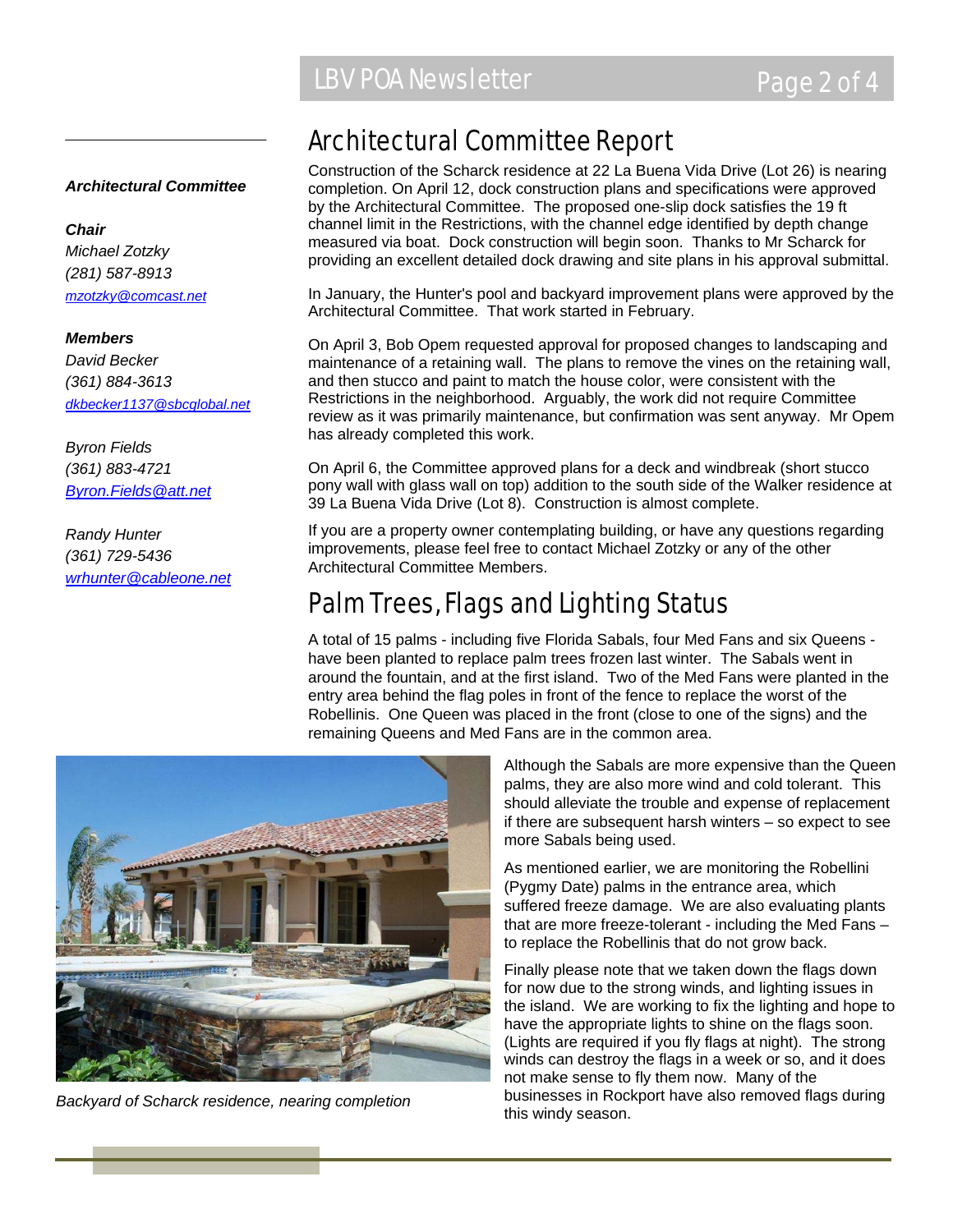

*Michael and Shannon Zotzky, and their catch.* 

## La Buena Vida Property Owners Association, Inc

c/o Johnson & Cate Certified Public Accountants 2602 Hwy 35 N Rockport, TX 78382

> PHONE: (361) 729-9707

FAX: (361) 729-9729

E-MAIL: cpaman@hotmail.com

*See us at:* 

**www.lbvpoa.com** 

# Fishing Report!

La Buena Vida is immediately across from the well-known Estes Flats fishery. On Easter weekend, my daughter Shannon and I had an opportunity to do some fishing, albeit from our 10.5 ft long inflatable boat with small motor. (Not quite in the same class as a Gulf Coast, Haynie, Shoalwater or Flats Cat high-performance fishing boats – but fishable nonetheless. It also serves as the dinghy for our sailboat.)

As any of you that were in the area – or almost anywhere in the State of Texas then – can attest, it was an extremely WINDY week. As we exited the LBV channel, the Flats were covered in whitecaps. We got soaked motoring upwind thru the waves. We turned downwind, dropped the drifter overboard, and then the anchor, but the wind was clearly going to win this battle, as we sailed downwind at record speed. Not to be deterred from our ultimate mission, we cast our plastic-tail jigs and were rewarded with a nice 18 inch long speckled trout. The next pass netted another trout, and an undersized redfish. The third drift – another keeper trout. Faced with the prospect of a fourth wet ride upwind, we decided to return to LBV and clean the fish. Three fish in 1-1/2 hours - not too bad.

That evening we cast lures beneath the lights at the house we were staying, and caught around two-dozen trout, including five keepers. The next day we enjoyed a great fish fry made up of freshly-caught trout fillets. Courtesy of your neighboring Estes Flats fishery!

# Unimproved Lot Mowing

On March 28, 2011, the vacant lots were mowed. This cleared out the remaining credit for those owners that prepaid for mowing in 2010. Each lot owner of an unimproved lot will be receiving a mowing prepayment notice in the mail for 2011. If you choose not to prepay, there will be a \$15 administrative fee added to each lawn mowing bill for invoicing. **If you want to avoid the administrative fee, you must prepay by the billing deadline.** Again, please understand that this is a service provided for the benefit of lot owners, and is a cost-neutral operation for the POA.

# Board of Director Meetings

Meetings of the Association Board are normally held during the third week of each month. All meetings are open to property owners of La Buena Vida - with the occasional exception of closed executive sessions - and are currently held at 19 La Buena Vida (Jeanne and Randy Hunter residence). The meetings are typically on a weekday evening, but specific date and time is subject to change – especially as each of us also deal with business travel. So please contact Jeanne Hunter in advance if you wish to attend a Board meeting.

## We're on the Web! **About Our Organization...**

The La Buena Vida Property Owners Association, Inc (the "Association" or "POA") is incorporated under the laws of the State of Texas as a non-profit corporation, and granted powers of administering the Covenants, Conditions and Restrictions (these "Restrictions") for La Buena Vida. The purpose of the Restrictions is to preserve the natural beauty of the property, to encourage attractive improvements which are harmonious and compatible, and to enhance the quality and economic value of the community and each lot therein.

The Bylaws of the Association govern the election of the Board of Directors of the Association, their term of office, and meetings, powers and duties. Each owner of a lot in the La Buena Vida subdivision is automatically a Member of the Association, with one vote per lot. Members elect all Directors for a term of one year.